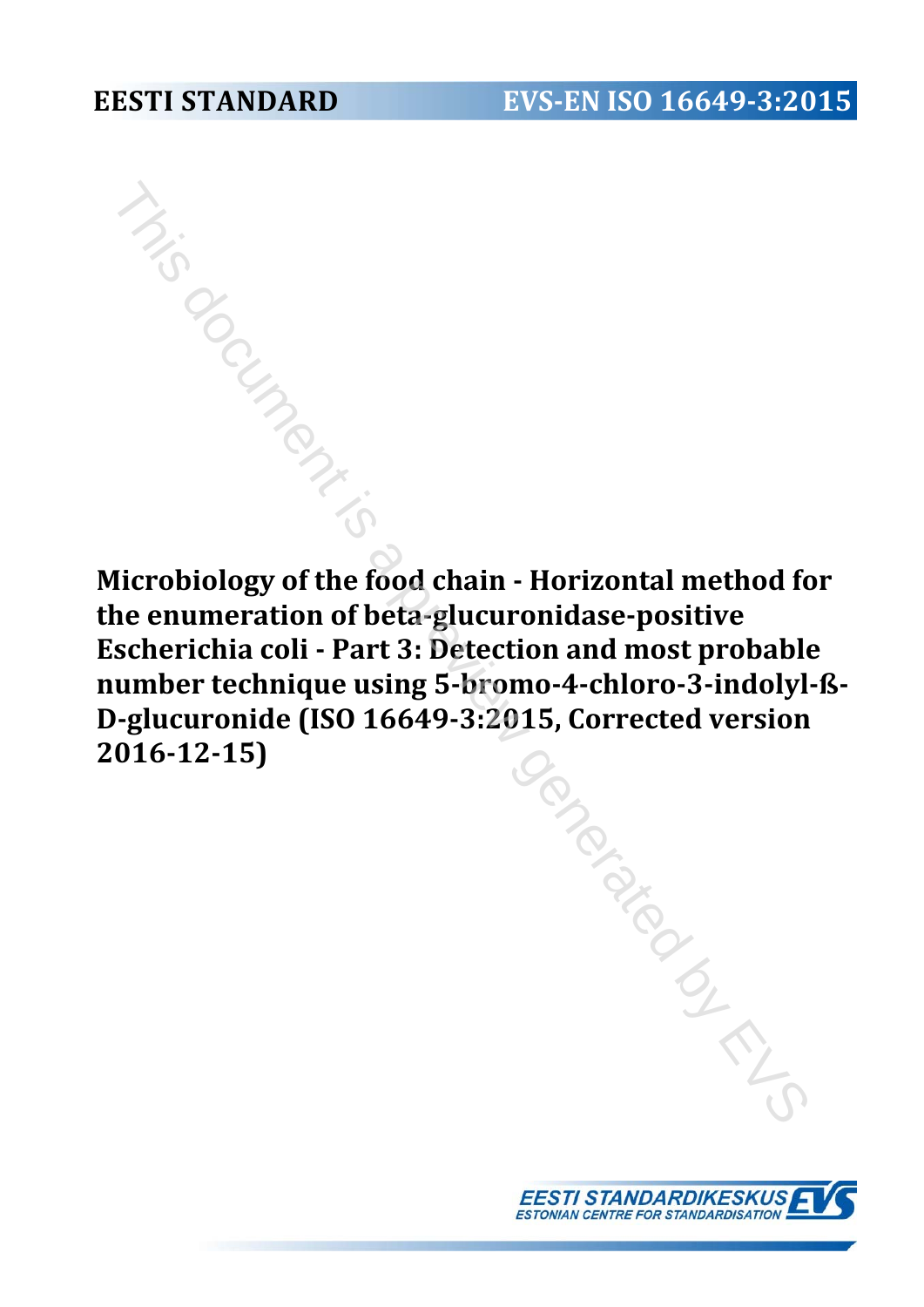# **EESTI STANDARDI EESSÕNA NATIONAL FOREWORD**

| sisaldab Euroopa standardi EN ISO 16649-3:2015<br>ingliskeelset teksti.                                                                                                                                                | See Eesti standard EVS-EN ISO 16649-3:2015 This Estonian standard EVS-EN ISO 16649-3:2015<br>consists of the English text of the European<br>standard EN ISO 16649-3:2015. |  |  |
|------------------------------------------------------------------------------------------------------------------------------------------------------------------------------------------------------------------------|----------------------------------------------------------------------------------------------------------------------------------------------------------------------------|--|--|
| sellekohase<br>Standard<br>on jõustunud<br>teate<br>avaldamisega EVS Teatajas.                                                                                                                                         | This<br>standard has<br>been<br>endorsed<br>with<br><sub>a</sub><br>notification published in the official bulletin of the<br>Estonian Centre for Standardisation.         |  |  |
| standardi<br>rahvuslikele<br>Euroopa<br>kättesaadavaks 20.05.2015.                                                                                                                                                     | Euroopa standardimisorganisatsioonid on teinud   Date of Availability of the European standard is<br>liikmetele   20.05.2015.                                              |  |  |
| kättesaadav<br>Standard<br>on<br>Standardikeskusest.                                                                                                                                                                   | Eesti The standard is available from the Estonian Centre<br>for Standardisation.                                                                                           |  |  |
|                                                                                                                                                                                                                        |                                                                                                                                                                            |  |  |
|                                                                                                                                                                                                                        |                                                                                                                                                                            |  |  |
|                                                                                                                                                                                                                        |                                                                                                                                                                            |  |  |
|                                                                                                                                                                                                                        |                                                                                                                                                                            |  |  |
|                                                                                                                                                                                                                        |                                                                                                                                                                            |  |  |
|                                                                                                                                                                                                                        |                                                                                                                                                                            |  |  |
| Drain                                                                                                                                                                                                                  |                                                                                                                                                                            |  |  |
|                                                                                                                                                                                                                        |                                                                                                                                                                            |  |  |
|                                                                                                                                                                                                                        |                                                                                                                                                                            |  |  |
|                                                                                                                                                                                                                        | Tagasisidet standardi sisu kohta on võimalik edastada, kasutades EVS-i veebilehel asuvat tagasiside                                                                        |  |  |
| vormi või saates e-kirja meiliaadressile <u>standardiosakond@evs.ee</u> .                                                                                                                                              |                                                                                                                                                                            |  |  |
| CS 07.100.30                                                                                                                                                                                                           |                                                                                                                                                                            |  |  |
|                                                                                                                                                                                                                        |                                                                                                                                                                            |  |  |
| Itandardite reprodutseerimise ja levitamise õigus kuulub Eesti Standardikeskusele<br>Andmete paljundamine, taastekitamine, kopeerimine, salvestamine elektroonsesse süsteemi või edastamine ükskõik millises           |                                                                                                                                                                            |  |  |
| vormis või millisel teel ilma Eesti Standardikeskuse kirjaliku loata on keelatud.                                                                                                                                      |                                                                                                                                                                            |  |  |
| kui Teil on küsimusi standardite autorikaitse kohta, võtke palun ühendust Eesti Standardikeskusega:<br>Coduleht www.eys.ee; telefon 605 5050; e-post info@eys.ee                                                       |                                                                                                                                                                            |  |  |
| The right to reproduce and distribute standards belongs to the Estonian Centre for Standardisation                                                                                                                     |                                                                                                                                                                            |  |  |
| No part of this publication may be reproduced or utilized in any form or by any means, electronic or mechanical, including<br>ohotocopying, without a written permission from the Estonian Centre for Standardisation. |                                                                                                                                                                            |  |  |
| f you have any questions about copyright, please contact Estonian Centre for Standardisation:                                                                                                                          |                                                                                                                                                                            |  |  |
| Iomepage www.evs.ee; phone +372 605 5050; e-mail info@evs.ee                                                                                                                                                           |                                                                                                                                                                            |  |  |
|                                                                                                                                                                                                                        |                                                                                                                                                                            |  |  |

ICS 07.100.30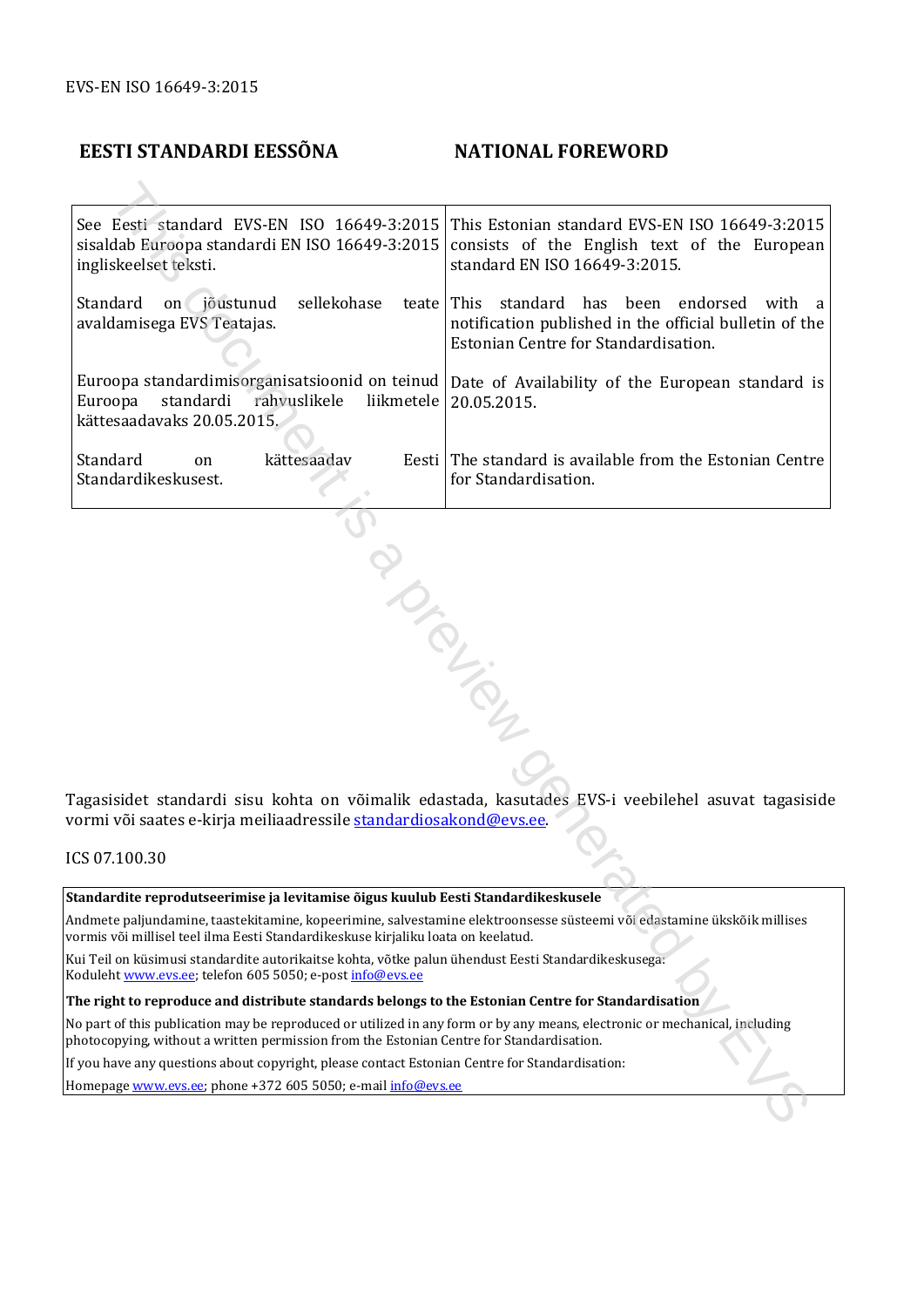# EUROPEAN STANDARD NORME EUROPÉENNE EUROPÄISCHE NORM

# **EN ISO 16649-3**

May 2015

ICS 07.100.30

English Version

Microbiology of the food chain - Horizontal method for the enumeration of beta-glucuronidase-positive Escherichia coli - Part 3: Detection and most probable number technique using 5-bromo-4-chloro-3-indolyl-ß-Dglucuronide (ISO 16649-3:2015, Corrected version 2016- 12-15) Example 1988 and 2008 and 2018 and 2018 and 2018 and 2018 and 2018 and 2018 and 2018 and 2018 and 2018 and 2018 and 2018 and 2018 and 2018 and 2018 and 2018 and 2018 and 2018 and 2018 and 2018 and 2018 and 2018 and 2018 a

Microbiologie de la chaîne alimentaire - Méthode horizontale pour le dénombrement des Escherichia coli bêta-glucuronidase positive - Partie 3: Recherche et technique du nombre le plus probable utilisant le bromo-5-chloro-4-indolyl-3 ß-D-glucuronate (ISO 16649-3:2015, Version corrigée 2016-12-15)

 Mikrobiologie der Lebensmittelkette - Horizontales Verfahren zur Zählung von ß-Glucuronidase-positiven Escherichia coli - Teil 3: Nachweis und Bestimmung der wahrscheinlichsten Keimzahl unter Verwendung von 5-Brom-4-Chlor-3-Indol-ß-D-Glucuronid (ISO 16649-3:2015, korrigierte Fassung 2016-12-15)

This European Standard was approved by CEN on 16 April 2015.

CEN members are bound to comply with the CEN/CENELEC Internal Regulations which stipulate the conditions for giving this European Standard the status of a national standard without any alteration. Up-to-date lists and bibliographical references concerning such national standards may be obtained on application to the CEN-CENELEC Management Centre or to any CEN member.

This European Standard exists in three official versions (English, French, German). A version in any other language made by translation under the responsibility of a CEN member into its own language and notified to the CEN-CENELEC Management Centre has the same status as the official versions.

CEN members are the national standards bodies of Austria, Belgium, Bulgaria, Croatia, Cyprus, Czech Republic, Denmark, Estonia, Finland, Former Yugoslav Republic of Macedonia, France, Germany, Greece, Hungary, Iceland, Ireland, Italy, Latvia, Lithuania, Luxembourg, Malta, Netherlands, Norway, Poland, Portugal, Romania, Slovakia, Slovenia, Spain, Sweden, Switzerland, Turkey and United Kingdom.



EUROPEAN COMMITTEE FOR STANDARDIZATION COMITÉ EUROPÉEN DE NORMALISATION EUROPÄISCHES KOMITEE FÜR NORMUNG

### **CEN-CENELEC Management Centre: Avenue Marnix 17, B-1000 Brussels**

© 2015 CEN All rights of exploitation in any form and by any means reserved worldwide for CEN national Members.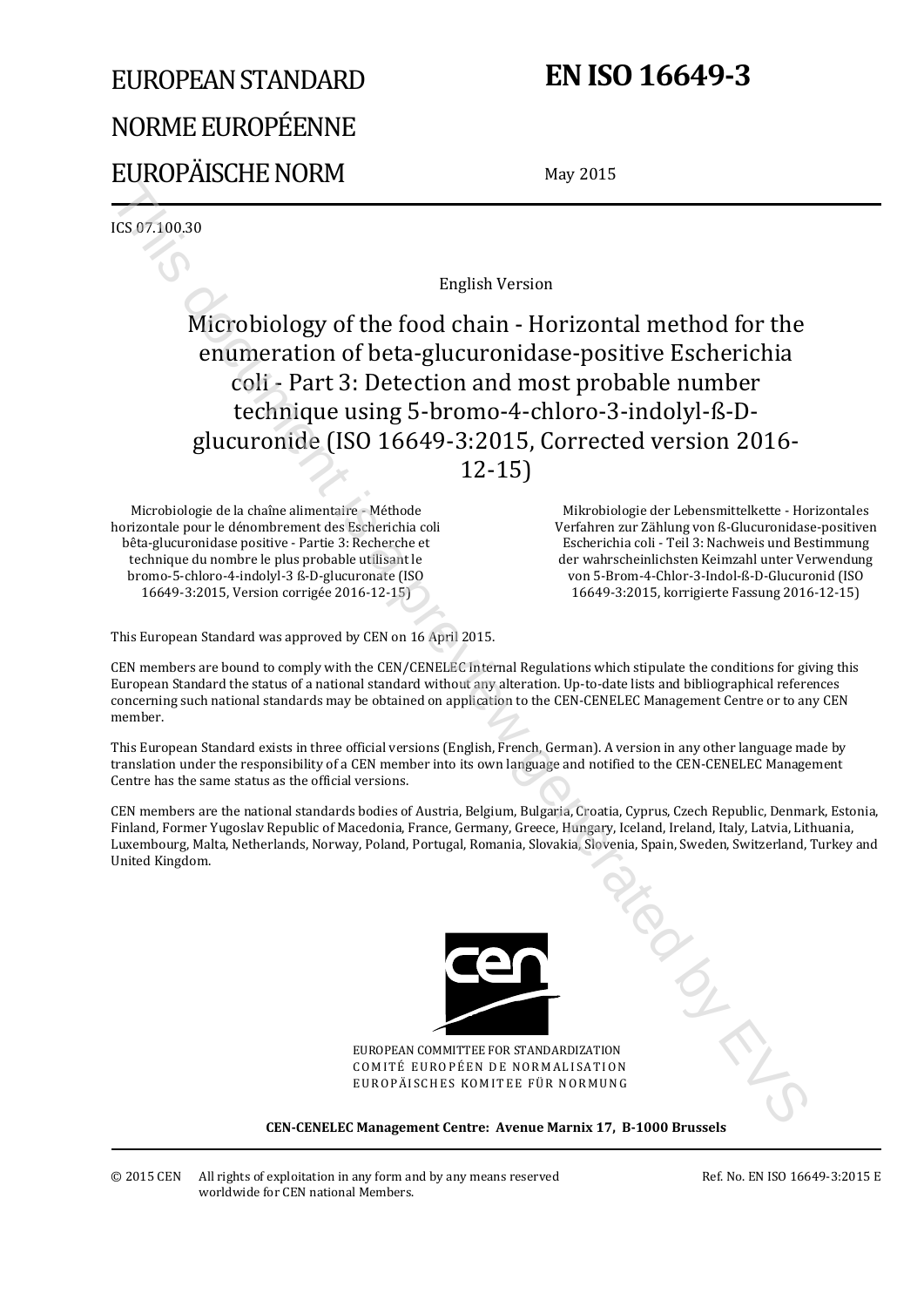## **European foreword**

This document (EN ISO 16649-3:2015) has been prepared by Technical Committee ISO/TC 34 "Food products" in collaboration with Technical Committee CEN/TC 275 "Food analysis - Horizontal methods" the secretariat of which is held by DIN.

This European Standard shall be given the status of a national standard, either by publication of an identical text or by endorsement, at the latest by November 2015, and conflicting national standards shall be withdrawn at the latest by November 2015.

Attention is drawn to the possibility that some of the elements of this document may be the subject of patent rights. CEN [and/or CENELEC] shall not be held responsible for identifying any or all such patent rights.

According to the CEN-CENELEC Internal Regulations, the national standards organizations of the following countries are bound to implement this European Standard: Austria, Belgium, Bulgaria, Croatia, Cyprus, Czech Republic, Denmark, Estonia, Finland, Former Yugoslav Republic of Macedonia, France, Germany, Greece, Hungary, Iceland, Ireland, Italy, Latvia, Lithuania, Luxembourg, Malta, Netherlands, Norway, Poland, Portugal, Romania, Slovakia, Slovenia, Spain, Sweden, Switzerland, Turkey and the United Kingdom.

### **Endorsement notice**

The text of ISO 16649-3:2015, Corrected version 2016-12-15 has been approved by CEN as EN ISO 16649-3:2015 without any modification.

TRING DRIVER IS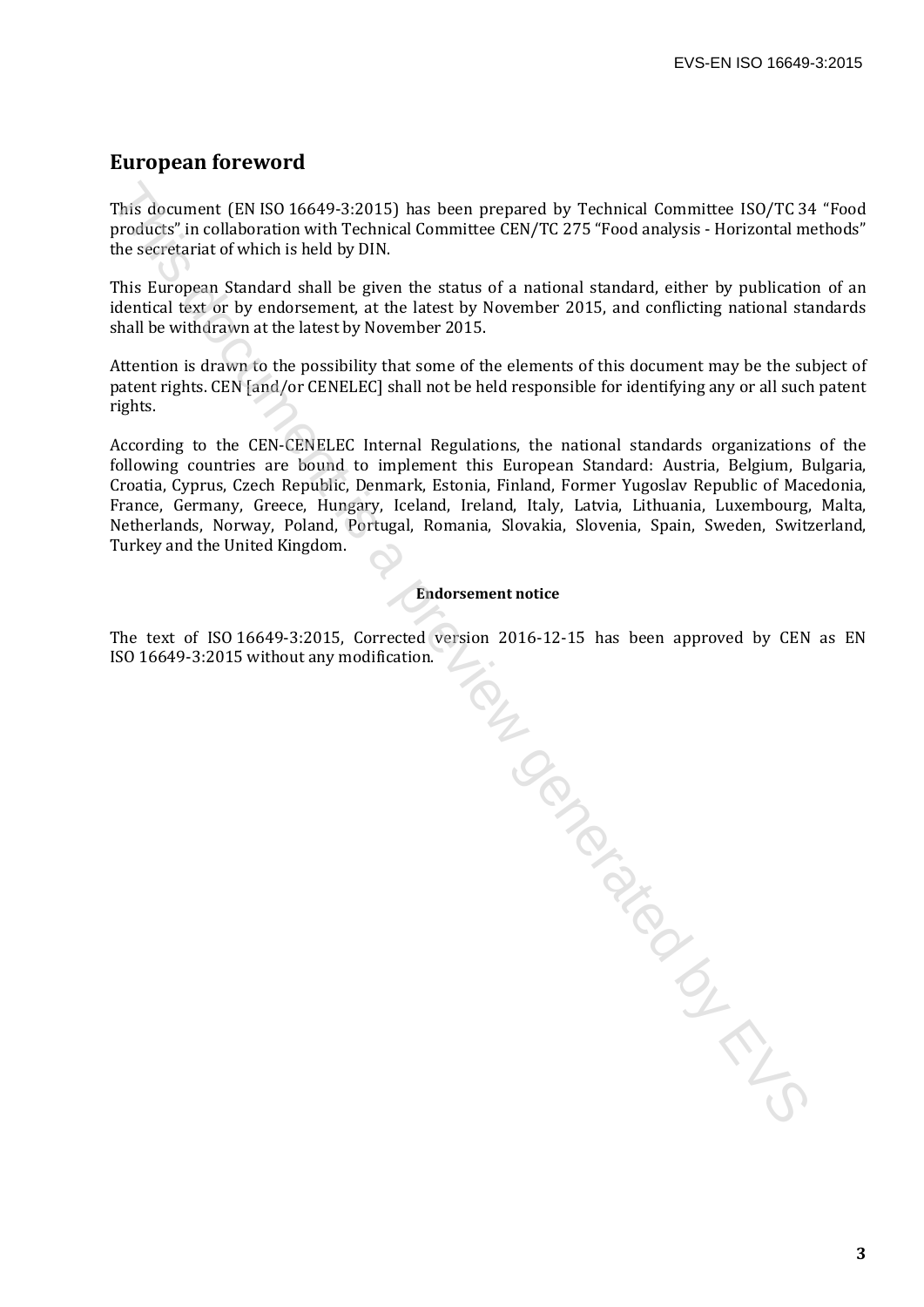# **Contents**

Page

| 1              |            |                                                                                                                                                                                                                                      |  |
|----------------|------------|--------------------------------------------------------------------------------------------------------------------------------------------------------------------------------------------------------------------------------------|--|
| $\overline{2}$ |            |                                                                                                                                                                                                                                      |  |
| 3              |            |                                                                                                                                                                                                                                      |  |
|                |            |                                                                                                                                                                                                                                      |  |
| 4              | 4.1<br>4.2 | 4.2.1 Inoculation of three or five tubes of double strength liquid selective<br>enrichment medium $[5.3.1.1 a]$ with an equal volume of the test sample<br>if the initial product is liquid, or with an equal volume of the initial  |  |
| 5              | 5.1        | General 3                                                                                                                                                                                                                            |  |
|                | 5.2<br>5.3 | Minerals modified glutamate medium (selective enrichment medium) 4<br>5.3.1<br>Tryptone bile glucoronide agar (second selective enrichment medium)5<br>5.3.2<br>5.3.3                                                                |  |
| 6              |            | Apparatus and glassware <b>Executive Contract Contract Contract Contract Contract Contract Contract Contract Contract Contract Contract Contract Contract Contract Contract Contract Contract Contract Contract Contract Contrac</b> |  |
| 7              |            | Sampling 6                                                                                                                                                                                                                           |  |
| 8              |            | Preparation of test sample 7                                                                                                                                                                                                         |  |
| 9              |            |                                                                                                                                                                                                                                      |  |
|                | 9.1<br>9.2 | 9.1.1<br>9.1.2<br>9.1.3<br>9.1.4<br>9.1.5<br>Interpretation 27<br>9.1.6<br>9.2.1<br>Inoculation of the selective enrichment medium<br>9.2.2<br>9.2.3<br>9.2.4<br>9.2.5<br>9.2.6<br>9.2.7                                             |  |
| <b>10</b>      | 10.1       | Expression of results 39                                                                                                                                                                                                             |  |
|                | 10.2       |                                                                                                                                                                                                                                      |  |
| 11             |            |                                                                                                                                                                                                                                      |  |
| 12             |            |                                                                                                                                                                                                                                      |  |
|                |            |                                                                                                                                                                                                                                      |  |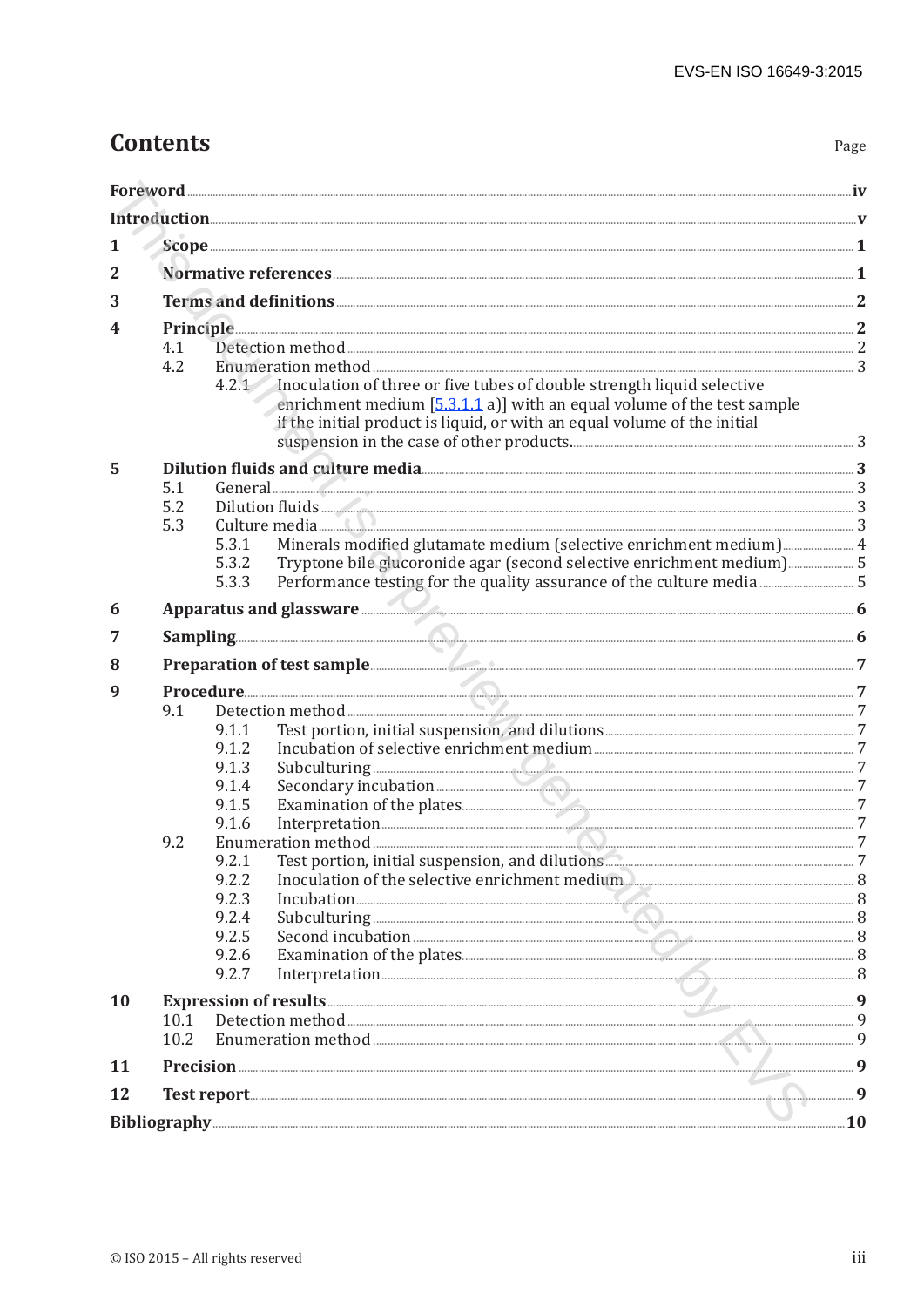# **Foreword**

ISO (the International Organization for Standardization) is a worldwide federation of national standards bodies (ISO member bodies). The work of preparing International Standards is normally carried out through ISO technical committees. Each member body interested in a subject for which a technical committee has been established has the right to be represented on that committee. International organizations, governmental and non-governmental, in liaison with ISO, also take part in the work. ISO collaborates closely with the International Electrotechnical Commission (IEC) on all matters of electrotechnical standardization. is International Of ganakration (is standardization) is a worldwide detection of rational stradardization (is the free total and the free total stradardization) is a propertief in 180 technical commutices. Each member bod

The procedures used to develop this document and those intended for its further maintenance are described in the ISO/IEC Directives, Part 1. In particular the different approval criteria needed for the different types of ISO documents should be noted. This document was drafted in accordance with the editorial rules of the ISO/IEC Directives, Part 2 (see www.iso.org/directives).

Attention is drawn to the possibility that some of the elements of this document may be the subject of patent rights. ISO shall not be held responsible for identifying any or all such patent rights. Details of any patent rights identified during the development of the document will be in the Introduction and/or on the ISO list of patent declarations received (see www.iso.org/patents).

Any trade name used in this document is information given for the convenience of users and does not constitute an endorsement.

For an explanation on the meaning of ISO specific terms and expressions related to conformity assessment, as well as information about ISO's adherence to the WTO principles in the Technical Barriers to Trade (TBT) see the following URL: Foreword - Supplementary information.

The committee responsible for this document is ISO/TC 34, *Food products*, Subcommittee SC 9, *Microbiology*.

This first edition cancels and replaces ISO/TS 16649-3:2005, which has been technically revised.

ISO 16649 consists of the following parts, under the general title *Microbiology of the food chain — Horizontal method for the enumeration of β-glucuronidase positive* Escherichia coli:

- *Part 1: Colony-count technique at 44 °C using membranes and 5-bromo-4-chloro-3-indolyl-β-Dglucuronide*
- *Part 2: Colony-count technique at 44 °C using 5-bromo-4-chloro-3-indolyl-β-D-glucuronide*
- *Part 3: Detection and most probable number technique using 5-bromo-4-chloro-3-indolyl-β-Dglucuronide*

This corrected version of ISO 16649-3:2015 incorporates the following corrections:<br>
— in 4.1.4, first line, "(22 ± 2) h" has been replaced with "(21 ± 3) h";<br>
— in 4.2.5, first line, "(22 ± 2) h" has been replaced with "(

- in  $4.1.4$ , first line, "(22  $\pm$  2) h" has been replaced with "(21  $\pm$  3) h";
- in 4.2.5, first line, " $(22 \pm 2)$  h" has been replaced with " $(21 \pm 3)$  h";
- Table 1 has been replaced;
- Table 2 has been replaced;
- in 9.1.4, first line, "(22  $\pm$  2) h" has been replaced with "(21  $\pm$  3) h";
- in  $\frac{9.2.5}{1}$  first line, "(22 ± 2) h" has been replaced with "(21 ± 3) h";
- in  $9.2.5$ , second line, "three" has been replaced with "six".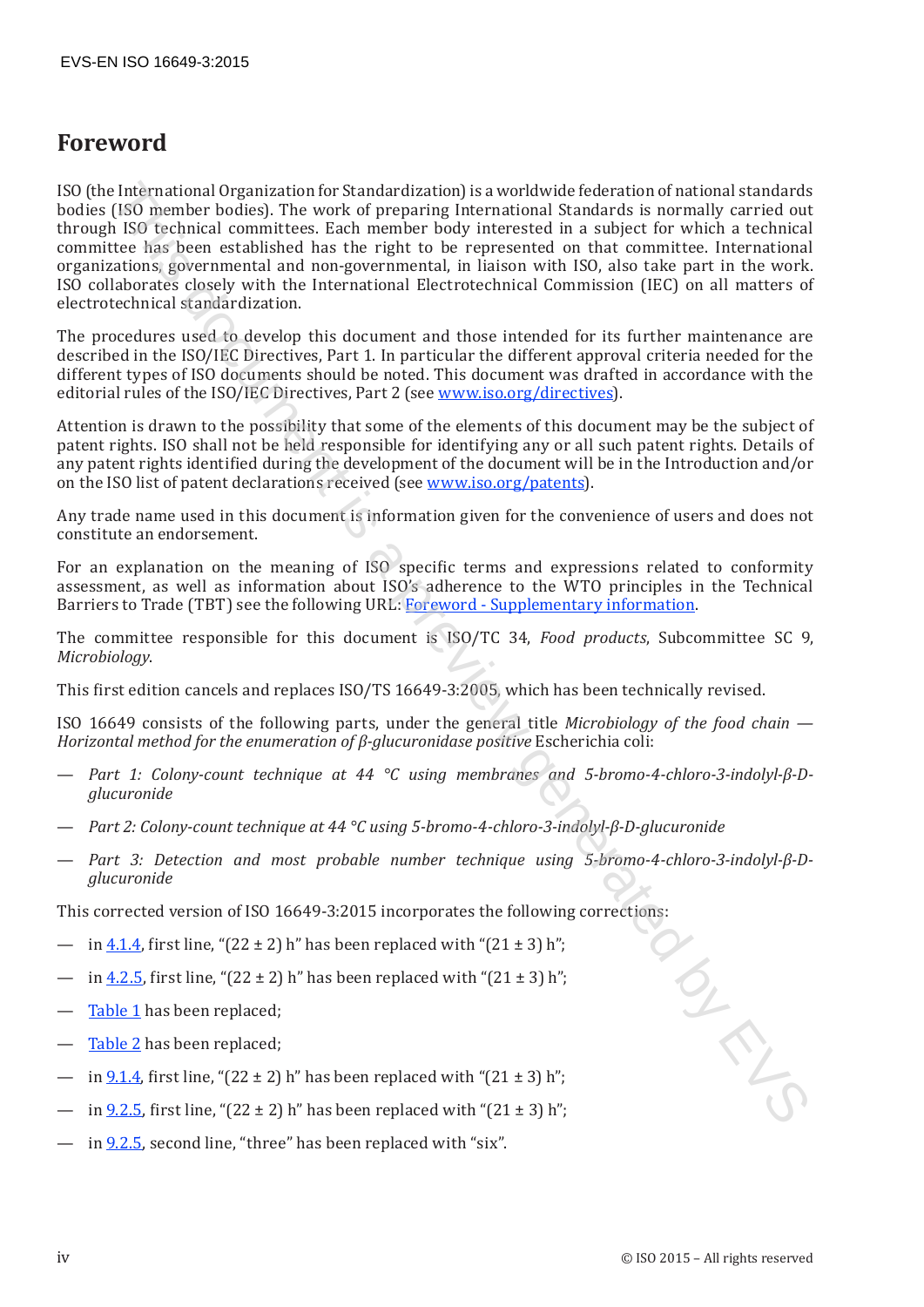# **Introduction**

Because of the large variety of food and feed products, this horizontal method might not be appropriate in every detail for certain products. In this case, different methods which are specific to these products might be used if absolutely necessary, for justified technical reasons. Nevertheless, every attempt will be made to apply this horizontal method as far as possible.

When this part of ISO 16649 is next reviewed, account will be taken of all information available regarding the extent to which this horizontal method has been followed and the reasons for deviations from this method in the case of particular products.

The harmonization of test methods cannot be immediate and for certain groups of products, International Standards and/or national standards might already exist that do not comply with this horizontal method. It is hoped that when such standards are reviewed, they will be changed to comply with this part of ISO 16649 so that eventually, the only remaining departures will be those necessary with this part of ISO 16649 so that eventually, the only remaining departures will be those necessary for well-established technical reasons. Because of the large variety of food and feed products, this horizontal method might not be apply that is a preview generated by the second method of might be used by might be used by might by the control of the solution